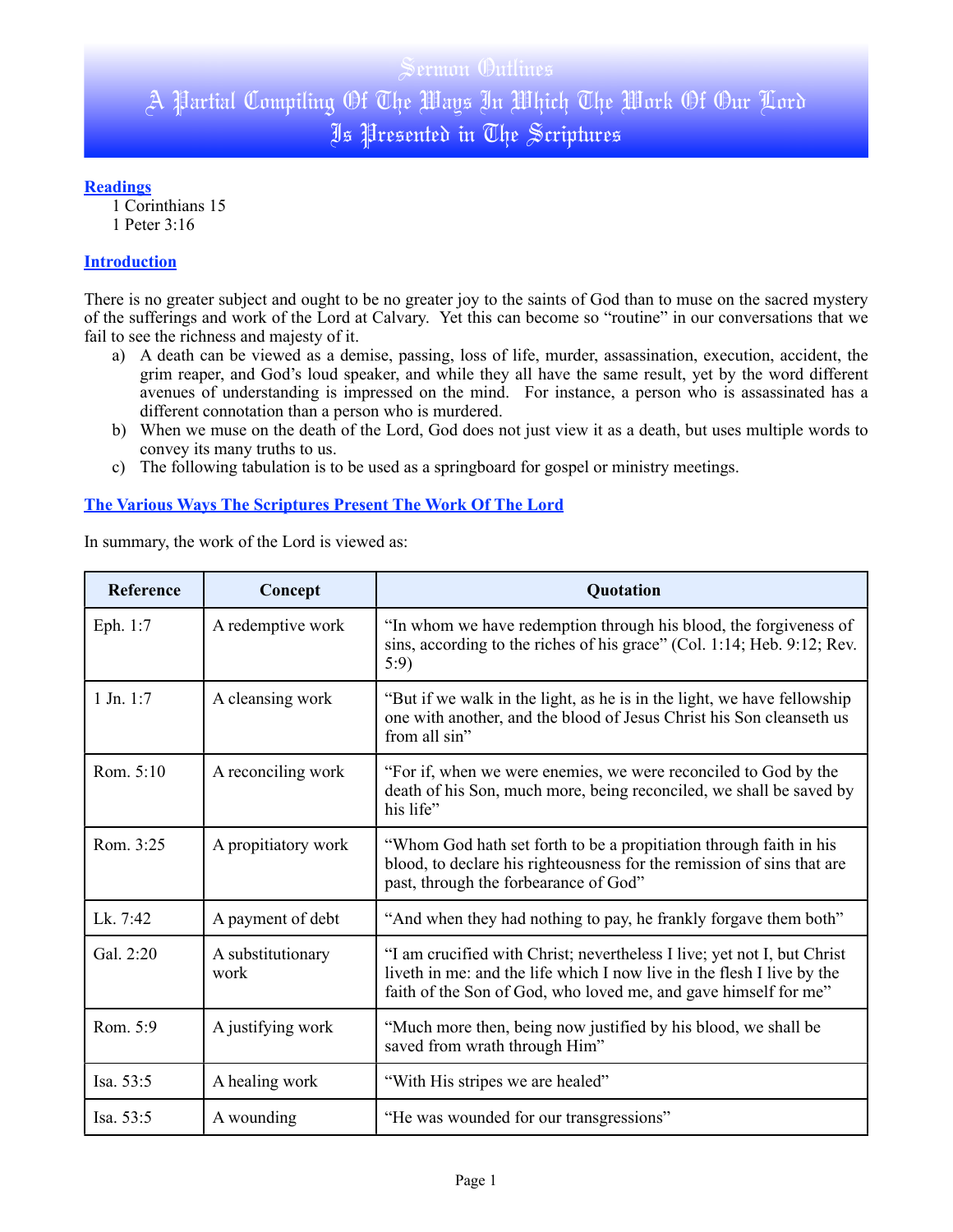| Reference     | Concept          | Quotation                                                                                                                                                                                                      |
|---------------|------------------|----------------------------------------------------------------------------------------------------------------------------------------------------------------------------------------------------------------|
| Isa. 53:5     | A bruising       | "He was bruised for our iniquities"                                                                                                                                                                            |
| Isa. 53:5     | A chastisement   | "The chastisement of our peace was upon him                                                                                                                                                                    |
| Isa. 53:4     | Stricken         | "We did esteem Him stricken of God"                                                                                                                                                                            |
| Isa. 53:4     | Smitten by God   | "We did esteem Him smitten of God"                                                                                                                                                                             |
| Isa. 53:4     | Afflicted        | "We did esteem Him afflicted"                                                                                                                                                                                  |
| Lk. 12:50     | A baptism        | "I have a baptism to be baptized with; and how am I straitened till it<br>be accomplished!"                                                                                                                    |
| Col. 2:14     | A blotting out   | "Blotting out the handwriting of ordinances that was against us,<br>which was contrary to us, and took it out of the way, nailing it to his<br>cross"                                                          |
| Rom. 5:8      | A death          | "But God commendeth His love toward us, in that, while we were<br>yet sinners, Christ died for us" (1 Cor. 15:3)                                                                                               |
| Heb. 13:20-21 | A ratifying work | "Now the God of peace, that brought again from the dead our Lord<br>Jesus, that great shepherd of the sheep, through the blood of the<br>everlasting covenant, Make you perfect in every good work"            |
| Heb. 9:15-16  | A will           | "He is the mediator of the new testament, that by means of<br>death for where a testament is, there must also of necessity be<br>the death of the testator, For a testament is of force after men are<br>dead" |
| Mk. 8:31      | A necessity      | "And he began to teach them, that the Son of man must suffer many<br>things, and be rejected of the elders, and of the chief priests, and<br>scribes" (Jn. 12:34)                                              |
| Matt. 21:38   | A killing        | "But when the husbandmen saw the son, they said among<br>themselves, This is the heir; come, let us kill him, and let us seize on<br>his inheritance" (Acts 3:15)                                              |
| Gal. 1:4      | A deliverance    | "Who gave himself for our sins, that He might deliver us from this<br>present evil world, according to the will of God and our<br>Father" (Col. 1:13; 1 Thess. 1:10)                                           |
| Matt. 26:39   | A cup            | "And he went a little farther, and fell on his face, and prayed, saying,<br>O my Father, if it be possible, let this cup pass from me; nevertheless<br>not as I will, but as thou wilt"                        |
| Jn. 1:29      | A taking away    | "Behold the Lamb of God, which taketh away the sin of the world"                                                                                                                                               |
| Jn. 3:14      | A lifting up     | "And as Moses lifted up the serpent in the wilderness, even so must<br>the Son of man be lifted up, That whosoever believeth in Him should<br>not perish, but have eternal life"                               |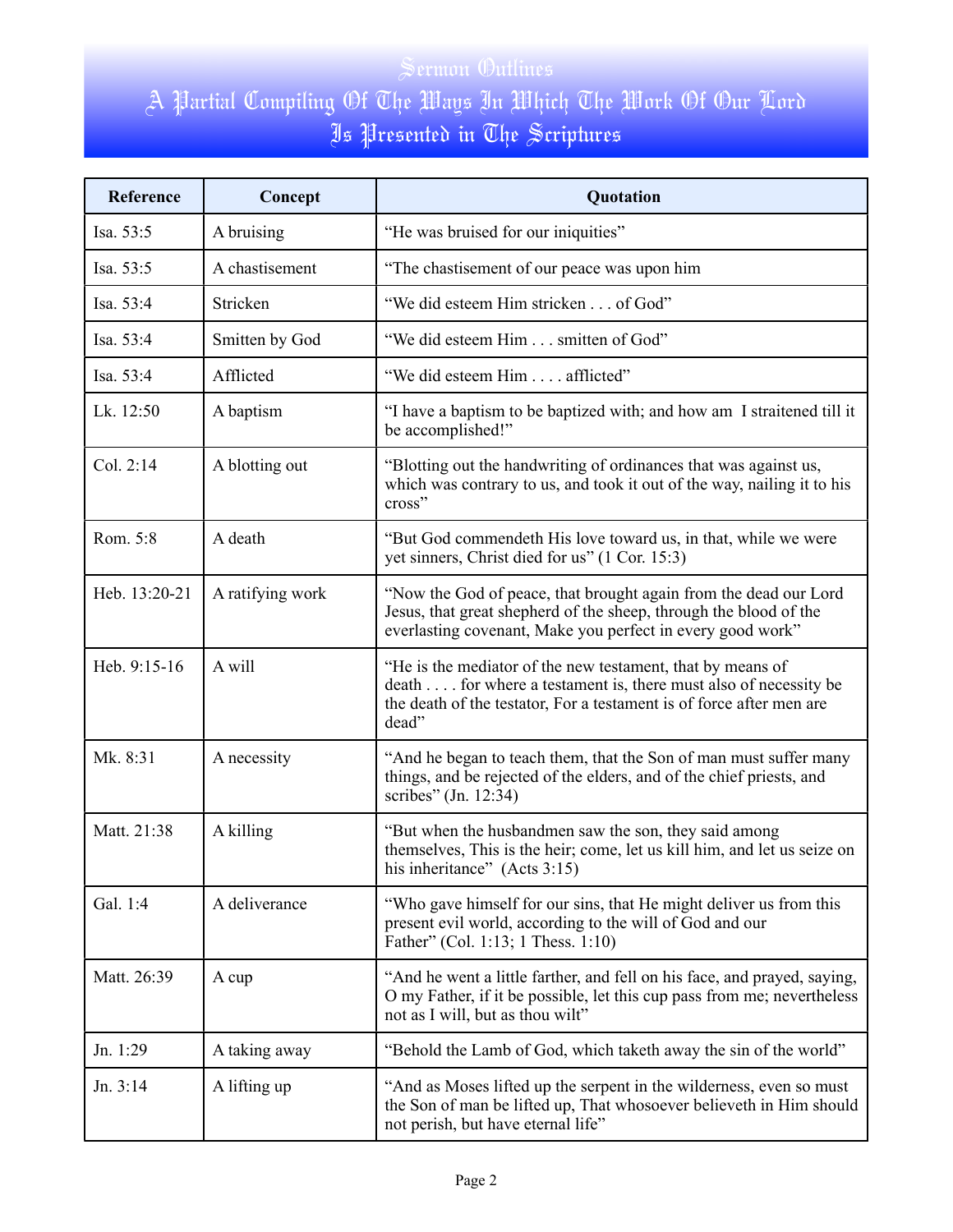| Reference  | Concept                           | Quotation                                                                                                                                                                                                                                                                            |
|------------|-----------------------------------|--------------------------------------------------------------------------------------------------------------------------------------------------------------------------------------------------------------------------------------------------------------------------------------|
| 1 Cor. 5:7 | A Passover                        | "Christ our Passover is sacrificed for us"                                                                                                                                                                                                                                           |
| Gal. 3:13  | A curse                           | "Christ hath redeemed us from the curse of the law, being made a<br>curse for us: for it is written, Cursed is every one that hangeth on a<br>tree"                                                                                                                                  |
| Jn. 12:24  | A sowing                          | "Except a corn of wheat fall into the ground and and die, it abideth<br>alone: but if it die, it bringeth forth much fruit"                                                                                                                                                          |
| Mk. 10:45  | A ransom price                    | "For even the Son of man came not to be ministered unto, but to<br>minister, and to give his life a ransom for many" (1 Tim. 2:6)                                                                                                                                                    |
| Lev. 1:3   | A burnt offering                  | "If his offering be a burnt sacrifice of the herd"                                                                                                                                                                                                                                   |
| Lev. $2:1$ | A meal (meat)<br>offering         | "And when any will offer a meat offering unto the Lord"                                                                                                                                                                                                                              |
| Lev. $3:1$ | A peace offering                  | "And if his oblation be a sacrifice of peace offering"                                                                                                                                                                                                                               |
| Lev. 4:3   | A sin offering                    | "If the priest do sin according to the sin of the people a<br>young bullock for a sin offering"                                                                                                                                                                                      |
| Lev. $5:6$ | Trespass offering                 | "And he shall bring his trespass offering unto the Lord"                                                                                                                                                                                                                             |
| Isa. 53:12 | A drink offering                  | "Therefore will I divide him a portion with the great, and he shall<br>divide the spoil with the strong; because He hath poured out His soul<br>unto death: and He was numbered with the transgressors; and He<br>bare the sin of many, and made intercession for the transgressors" |
| Eph. 5:1-2 | A sacrifice                       | "Be ye therefore followers of God, as dear children; And walk in<br>love, as Christ also hath loved us, and hath given Himself for us an<br>offering and a sacrifice to God for a sweetsmelling savour"                                                                              |
| Heb. 10:14 | An offering                       | "For by one offering he hath perfected for ever them that are<br>sanctified" (Heb. 10:5, 10)                                                                                                                                                                                         |
| Lk. 9:31   | An accomplishment<br>and Exodus   | "Speak of his decease (Exodus) which he should accomplish at<br>Jerusalem"                                                                                                                                                                                                           |
| Col. 1:13  | A translation                     | "Who hath delivered us from the power of darkness, and hath<br>translated us into the kingdom of His dear Son"                                                                                                                                                                       |
| Eph. 2:5   | For our spiritual<br>resurrection | "Even when we were dead in sins, hath quickened us together with<br>Christ, (by grace ye are saved)"                                                                                                                                                                                 |
| Eph. 1:7   | For our forgiveness               | "In whom we have redemption through his blood, the forgiveness of<br>sins, according to the riches of his grace"                                                                                                                                                                     |